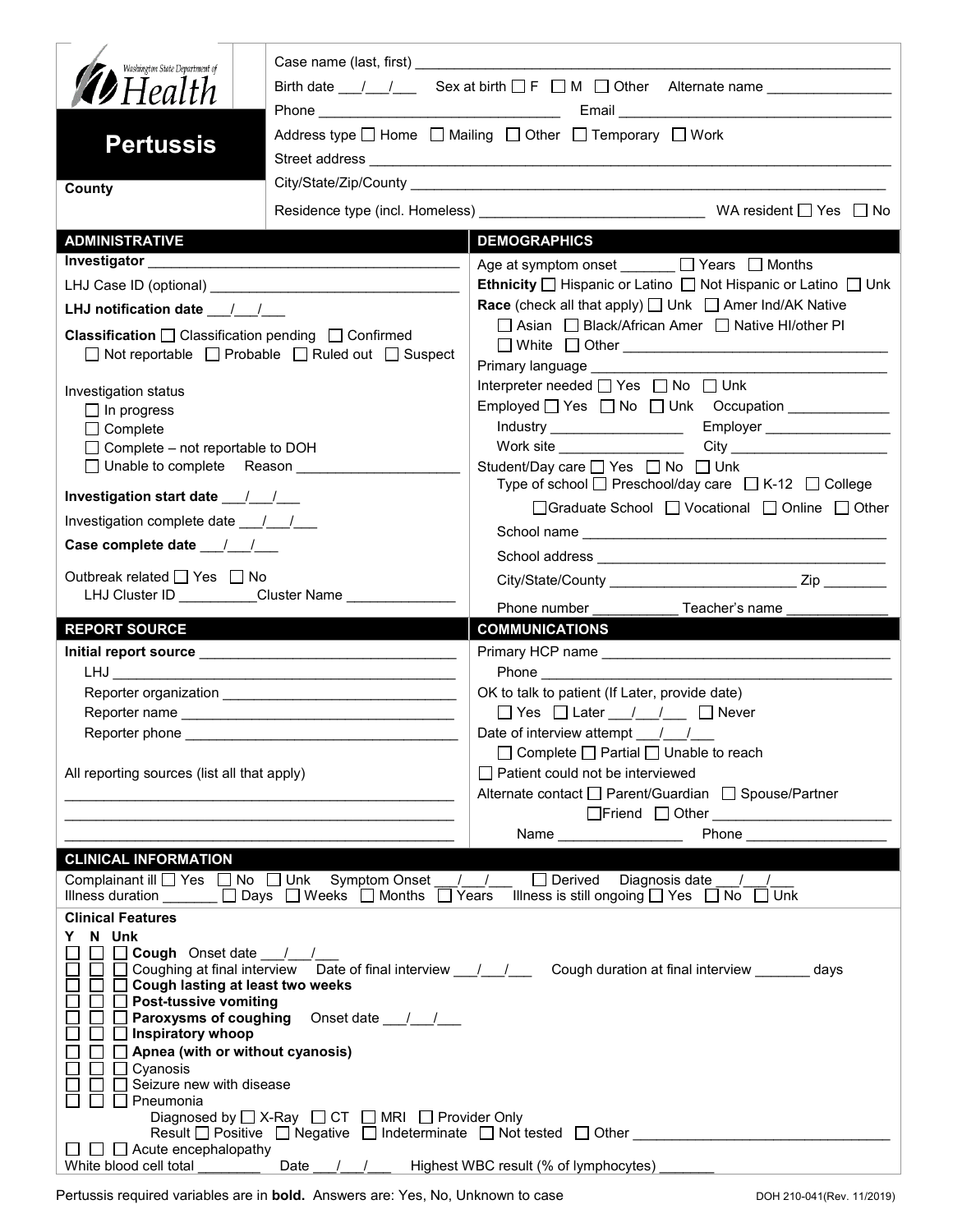| Case Name                                                                                                                | LHJ Case ID                                                                                                                                                                                                                         |  |  |  |
|--------------------------------------------------------------------------------------------------------------------------|-------------------------------------------------------------------------------------------------------------------------------------------------------------------------------------------------------------------------------------|--|--|--|
| <b>Vaccination</b>                                                                                                       |                                                                                                                                                                                                                                     |  |  |  |
| Y N Unk                                                                                                                  |                                                                                                                                                                                                                                     |  |  |  |
|                                                                                                                          | □ □ Ever received pertussis containing vaccine Number of pertussis doses prior to illness _______                                                                                                                                   |  |  |  |
| Vaccine information available $\Box$ Yes $\Box$ No                                                                       |                                                                                                                                                                                                                                     |  |  |  |
|                                                                                                                          | Date of vaccine administration ___/___/ ___ Vaccine administered (Type) __________________________________                                                                                                                          |  |  |  |
| Vaccine lot number                                                                                                       |                                                                                                                                                                                                                                     |  |  |  |
|                                                                                                                          | and the control of the control of the control of the control of the control of the control of the control of t<br>Information source □ Washington Immunization Information System (WIIS) WIIS ID number                             |  |  |  |
|                                                                                                                          |                                                                                                                                                                                                                                     |  |  |  |
|                                                                                                                          | $\Box$ Medical record $\Box$ Patient vaccination card $\Box$ Verbal only/no documentation $\Box$ Other state IIS                                                                                                                    |  |  |  |
|                                                                                                                          | Date of vaccine administration ____/ ___/ ____ Vaccine administered (Type) __________________________________                                                                                                                       |  |  |  |
| Vaccine lot number                                                                                                       |                                                                                                                                                                                                                                     |  |  |  |
|                                                                                                                          | Information source Mashington Immunization Information System (WIIS) WIIS ID number _________                                                                                                                                       |  |  |  |
|                                                                                                                          | □ Medical record □ Patient vaccination card □ Verbal only/no documentation □ Other state IIS                                                                                                                                        |  |  |  |
|                                                                                                                          | Date of vaccine administration ____/____/ ____ Vaccine administered (Type) __________________________________                                                                                                                       |  |  |  |
| Vaccine lot number                                                                                                       | Administering provider <b>contracts</b> and the contract of the contract of the contract of the contract of the contract of the contract of the contract of the contract of the contract of the contract of the contract of the con |  |  |  |
|                                                                                                                          | Information source □ Washington Immunization Information System (WIIS) WIIS ID number                                                                                                                                               |  |  |  |
|                                                                                                                          | □ Medical record □ Patient vaccination card □ Verbal only/no documentation □ Other state IIS                                                                                                                                        |  |  |  |
|                                                                                                                          |                                                                                                                                                                                                                                     |  |  |  |
|                                                                                                                          | Date of vaccine administration 1.1.1. Vaccine administered (Type) [1988]                                                                                                                                                            |  |  |  |
|                                                                                                                          |                                                                                                                                                                                                                                     |  |  |  |
|                                                                                                                          | Information source □ Washington Immunization Information System (WIIS) WIIS ID number                                                                                                                                               |  |  |  |
|                                                                                                                          | □ Medical record □ Patient vaccination card □ Verbal only/no documentation □ Other state IIS                                                                                                                                        |  |  |  |
|                                                                                                                          | Date of vaccine administration 11/2000 Vaccine administered (Type) 2008. [2010]                                                                                                                                                     |  |  |  |
| Vaccine lot number                                                                                                       | and the contract of the contract of a series of a series of the contract of the contract of the contract of the contract of the contract of the contract of the contract of the contract of the contract of the contract of th      |  |  |  |
|                                                                                                                          | Information source □ Washington Immunization Information System (WIIS) WIIS ID number                                                                                                                                               |  |  |  |
|                                                                                                                          | $\Box$ Medical record $\Box$ Patient vaccination card $\Box$ Verbal only/no documentation $\Box$ Other state IIS                                                                                                                    |  |  |  |
|                                                                                                                          |                                                                                                                                                                                                                                     |  |  |  |
|                                                                                                                          | Date of vaccine administration 11/2000 Vaccine administered (Type) 2008. [2010]                                                                                                                                                     |  |  |  |
| Vaccine lot number                                                                                                       | <u> 1989 - Johann Barn, mars an t-Amerikaansk politiker (</u>                                                                                                                                                                       |  |  |  |
|                                                                                                                          | Information source □ Washington Immunization Information System (WIIS) WIIS ID number _______                                                                                                                                       |  |  |  |
|                                                                                                                          | $\Box$ Medical record $\Box$ Patient vaccination card $\Box$ Verbal only/no documentation $\Box$ Other state IIS                                                                                                                    |  |  |  |
|                                                                                                                          |                                                                                                                                                                                                                                     |  |  |  |
| Vaccine lot number                                                                                                       |                                                                                                                                                                                                                                     |  |  |  |
|                                                                                                                          | Information source □ Washington Immunization Information System (WIIS) WIIS ID number ________________________                                                                                                                      |  |  |  |
|                                                                                                                          | $\Box$ Medical record $\Box$ Patient vaccination card $\Box$ Verbal only/no documentation $\Box$ Other state IIS                                                                                                                    |  |  |  |
| Y N Unk                                                                                                                  |                                                                                                                                                                                                                                     |  |  |  |
|                                                                                                                          |                                                                                                                                                                                                                                     |  |  |  |
| $\Box$ Pertussis vaccination up to date for age per ACIP                                                                 |                                                                                                                                                                                                                                     |  |  |  |
| Vaccine series not up to date reason                                                                                     |                                                                                                                                                                                                                                     |  |  |  |
|                                                                                                                          | $\Box$ Religious exemption $\Box$ Medical contraindication $\Box$ Philosophical exemption                                                                                                                                           |  |  |  |
|                                                                                                                          | $\Box$ Laboratory confirmation of previous disease $\Box$ MD diagnosis of previous disease                                                                                                                                          |  |  |  |
|                                                                                                                          | □ Underage for vaccine □ Parental refusal □ Other □ Unknown                                                                                                                                                                         |  |  |  |
| For infant cases (<1 year old)                                                                                           |                                                                                                                                                                                                                                     |  |  |  |
| Y N Unk                                                                                                                  |                                                                                                                                                                                                                                     |  |  |  |
| $\Box$ Did mother receive TDAP during this pregnancy                                                                     |                                                                                                                                                                                                                                     |  |  |  |
|                                                                                                                          | If yes, Trimester Tdap received $\Box$ First $\Box$ Second $\Box$ Third Date received / /                                                                                                                                           |  |  |  |
|                                                                                                                          | If no, Reason for no vaccination during pregnancy $\Box$ Not offered $\Box$ Declined $\Box$ Had previous dose $\Box$ Ukn                                                                                                            |  |  |  |
|                                                                                                                          |                                                                                                                                                                                                                                     |  |  |  |
| Dates mother received TDAP prior to pregnancy                                                                            |                                                                                                                                                                                                                                     |  |  |  |
| Hospitalization                                                                                                          |                                                                                                                                                                                                                                     |  |  |  |
| Y N Unk                                                                                                                  |                                                                                                                                                                                                                                     |  |  |  |
|                                                                                                                          | $\Box$ Hospitalized at least overnight for this illness Facility name                                                                                                                                                               |  |  |  |
|                                                                                                                          |                                                                                                                                                                                                                                     |  |  |  |
|                                                                                                                          | Admitted to ICU Date admitted to ICU 1 1 2 Date discharged from ICU 1 2                                                                                                                                                             |  |  |  |
| Still hospitalized As of //                                                                                              |                                                                                                                                                                                                                                     |  |  |  |
|                                                                                                                          |                                                                                                                                                                                                                                     |  |  |  |
| N Unk<br>Y                                                                                                               |                                                                                                                                                                                                                                     |  |  |  |
| $\Box$ Died of this illness                                                                                              |                                                                                                                                                                                                                                     |  |  |  |
| Autopsy performed<br>$\mathsf{L}$                                                                                        |                                                                                                                                                                                                                                     |  |  |  |
| $\Box$<br>Death certificate lists disease as a cause of death or a significant contributing condition<br>ΙI              |                                                                                                                                                                                                                                     |  |  |  |
| Location of death $\Box$ Outside of hospital (e.g., home or in transit to the hospital) $\Box$ Emergency department (ED) |                                                                                                                                                                                                                                     |  |  |  |
|                                                                                                                          |                                                                                                                                                                                                                                     |  |  |  |
|                                                                                                                          |                                                                                                                                                                                                                                     |  |  |  |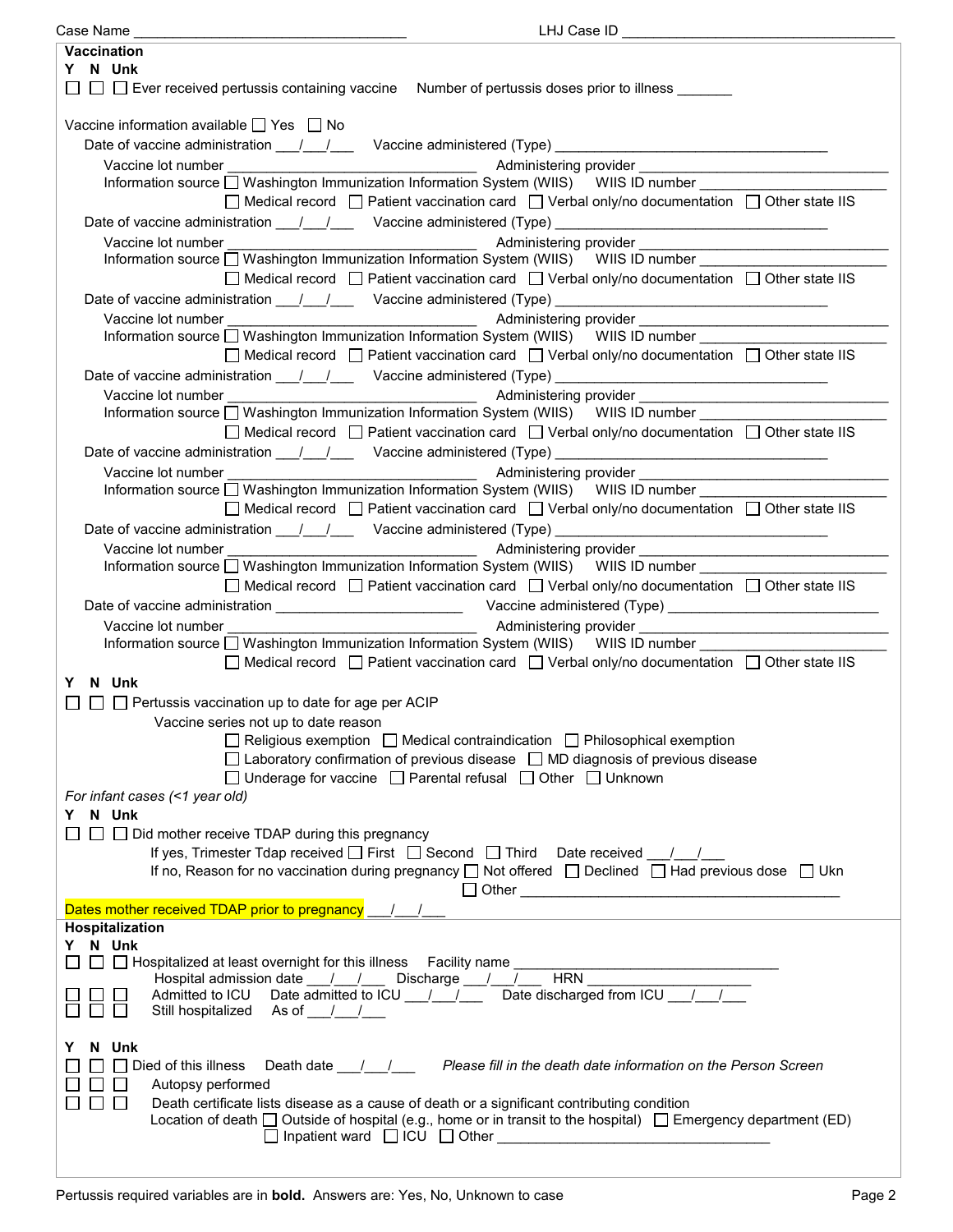$\Gamma$ 

Case Name \_\_\_\_\_\_\_\_\_\_\_\_\_\_\_\_\_\_\_\_\_\_\_\_\_\_\_\_\_\_\_\_\_\_\_ LHJ Case ID \_\_\_\_\_\_\_\_\_\_\_\_\_\_\_\_\_\_\_\_\_\_\_\_\_\_\_\_\_\_\_\_\_\_\_

| RISK AND RESPONSE (Ask about exposures 5-21 days before symptom onset)                                                                                                                                                                                                     |  |  |  |  |
|----------------------------------------------------------------------------------------------------------------------------------------------------------------------------------------------------------------------------------------------------------------------------|--|--|--|--|
| <b>Risk and Exposure Information</b>                                                                                                                                                                                                                                       |  |  |  |  |
| Y N Unk                                                                                                                                                                                                                                                                    |  |  |  |  |
| □ □ Is case a recent foreign arrival (e.g. immigrant, refugee, adoptee, visitor)  Country ___________________________                                                                                                                                                      |  |  |  |  |
| Date(s) of contact $1/\sqrt{2}$<br>□ □ Contact with recent foreign arrival Country _______________________________                                                                                                                                                         |  |  |  |  |
| $\Box$ Does the case know anyone else with similar symptoms or illness                                                                                                                                                                                                     |  |  |  |  |
| Onset date, shared meals, relationship, etc. ___________________________________<br>$\Box$ $\Box$ $\Box$ Congregate living                                                                                                                                                 |  |  |  |  |
| □ Barracks □ Corrections □ Long term care □ Dormitory □ Boarding school □ Camp □ Shelter                                                                                                                                                                                   |  |  |  |  |
| Other                                                                                                                                                                                                                                                                      |  |  |  |  |
| <b>Exposure and Transmission Summary</b>                                                                                                                                                                                                                                   |  |  |  |  |
| Y N Unk                                                                                                                                                                                                                                                                    |  |  |  |  |
| □ □ Epidemiologically linked to a lab positive case classified as confirmed                                                                                                                                                                                                |  |  |  |  |
| $\Box~\Box~\Box$ Epidemiologically linked to a lab positive infant case classified as probable                                                                                                                                                                             |  |  |  |  |
| Likely geographic region of exposure □ In Washington - county _____________ □ Other state __________                                                                                                                                                                       |  |  |  |  |
| $\Box$ Unk<br>Not in US - country ______________                                                                                                                                                                                                                           |  |  |  |  |
| International travel related □ During entire exposure period □ During part of exposure period □ No international travel                                                                                                                                                    |  |  |  |  |
|                                                                                                                                                                                                                                                                            |  |  |  |  |
| Suspected exposure type □ Person to person □ Health care associated □ Unk □ Other _____________________________                                                                                                                                                            |  |  |  |  |
|                                                                                                                                                                                                                                                                            |  |  |  |  |
| Suspected exposure setting □ Day care/Childcare □ School (not college) □ Doctor's office □ Hospital ward □ Hospital ER                                                                                                                                                     |  |  |  |  |
| □ Hospital outpatient facility □ Home □ Work □ College □ Military □ Correctional facility □ Place of worship                                                                                                                                                               |  |  |  |  |
| □ Laboratory □ Long term care facility □ Homeless/shelter □ International travel □ Out of state travel □ Transit                                                                                                                                                           |  |  |  |  |
| □ Social event □ Large public gathering □ Restaurant □ Hotel/motel/hostel □ Other _______________________                                                                                                                                                                  |  |  |  |  |
|                                                                                                                                                                                                                                                                            |  |  |  |  |
| Exposure summary                                                                                                                                                                                                                                                           |  |  |  |  |
|                                                                                                                                                                                                                                                                            |  |  |  |  |
|                                                                                                                                                                                                                                                                            |  |  |  |  |
|                                                                                                                                                                                                                                                                            |  |  |  |  |
|                                                                                                                                                                                                                                                                            |  |  |  |  |
|                                                                                                                                                                                                                                                                            |  |  |  |  |
|                                                                                                                                                                                                                                                                            |  |  |  |  |
| Suspected transmission type (check all that apply) $\Box$ Person to person $\Box$ Health care associated $\Box$ Unk                                                                                                                                                        |  |  |  |  |
|                                                                                                                                                                                                                                                                            |  |  |  |  |
|                                                                                                                                                                                                                                                                            |  |  |  |  |
| Suspected transmission setting (check all that apply) $\Box$ Day care/Childcare $\Box$ School (not college) $\Box$ Doctor's office                                                                                                                                         |  |  |  |  |
| $\Box$ Hospital ward $\Box$ Hospital ER $\Box$ Hospital outpatient facility $\Box$ Home $\Box$ Work $\ \Box$ College $\ \Box$ Military                                                                                                                                     |  |  |  |  |
| $\Box$ Correctional facility $\Box$ Place of worship $\Box$ Laboratory $\Box$ Long term care facility $\Box$ Homeless/shelter<br>$\Box$ International travel $\Box$ Out of state travel $\Box$ Transit $\Box$ Social event $\Box$ Large public gathering $\Box$ Restaurant |  |  |  |  |
|                                                                                                                                                                                                                                                                            |  |  |  |  |
| Describe                                                                                                                                                                                                                                                                   |  |  |  |  |
| <b>Public Health Issues</b>                                                                                                                                                                                                                                                |  |  |  |  |
| N Unk<br>Y.                                                                                                                                                                                                                                                                |  |  |  |  |
| □ Contact with high-risk persons or sensitive occupations/settings<br>$\perp$                                                                                                                                                                                              |  |  |  |  |
| Circumstances (select all that apply)<br>Attends childcare or preschool                                                                                                                                                                                                    |  |  |  |  |
| $\Box$ Employed in childcare or preschool                                                                                                                                                                                                                                  |  |  |  |  |
| $\Box$ Work or volunteer in health care setting                                                                                                                                                                                                                            |  |  |  |  |
| $\Box$ Face to face contact with infant <12 months of age                                                                                                                                                                                                                  |  |  |  |  |
| $\Box$ Face to face contact with pregnant woman<br>$\Box$ Household member or close contact in sensitive occupation or setting (HCW, childcare)                                                                                                                            |  |  |  |  |
| Contact with other high-risk persons/settings                                                                                                                                                                                                                              |  |  |  |  |
| Evaluate immune status of close contacts $\Box$ Yes<br>Date initiated                                                                                                                                                                                                      |  |  |  |  |
| Number of close contacts evaluated for immune status                                                                                                                                                                                                                       |  |  |  |  |
| Number of susceptible contacts identified                                                                                                                                                                                                                                  |  |  |  |  |
| No, close contacts not evaluated<br>No, case had no close contacts                                                                                                                                                                                                         |  |  |  |  |
| Unk                                                                                                                                                                                                                                                                        |  |  |  |  |
| Number of physician visits since onset of this illness _______                                                                                                                                                                                                             |  |  |  |  |
| Number of residents in primary household                                                                                                                                                                                                                                   |  |  |  |  |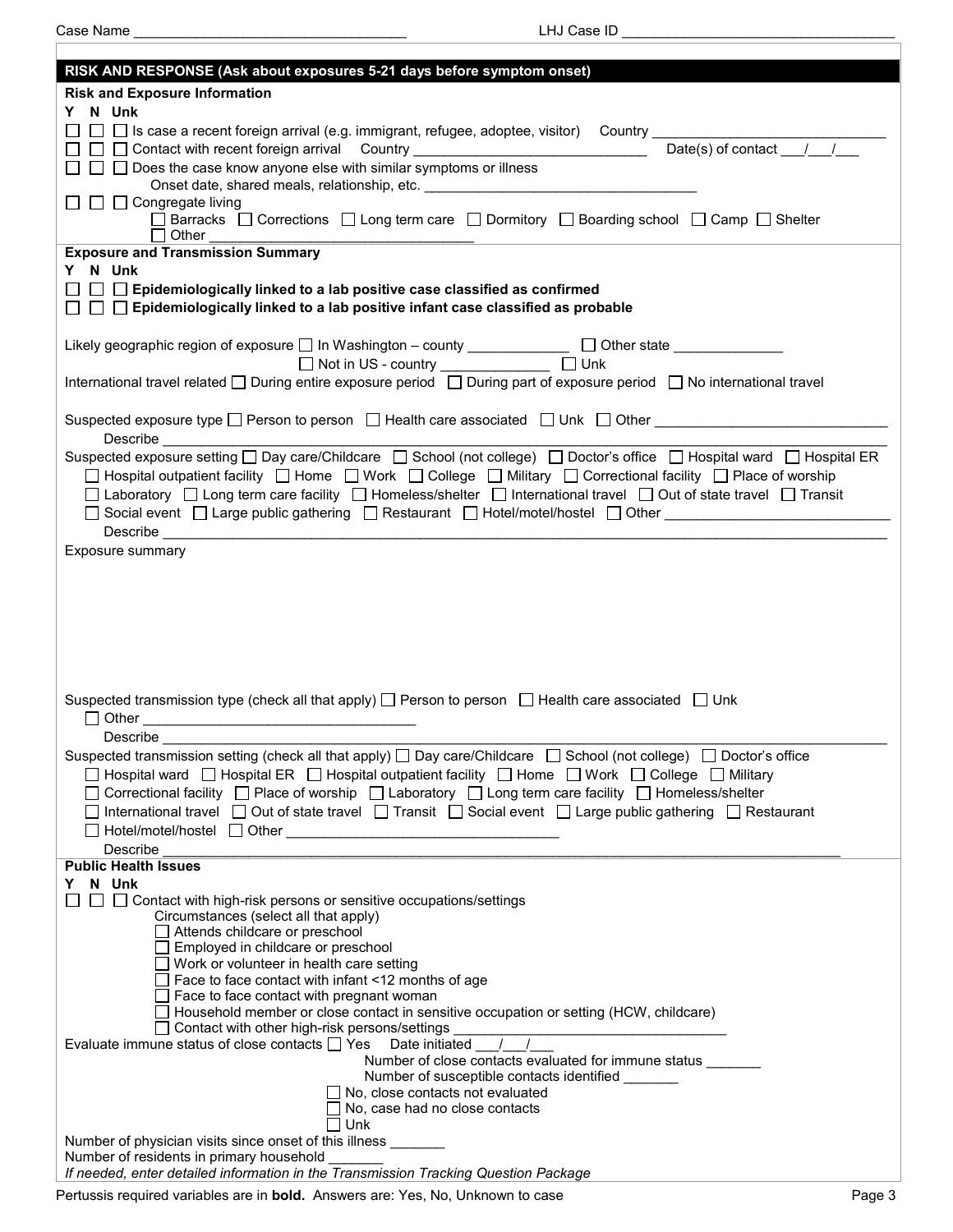| Case Name                                                                                                                                                                            |                                                                                                                                                                                                                            |                                  | LHJ Case ID                      |                                                                         |  |
|--------------------------------------------------------------------------------------------------------------------------------------------------------------------------------------|----------------------------------------------------------------------------------------------------------------------------------------------------------------------------------------------------------------------------|----------------------------------|----------------------------------|-------------------------------------------------------------------------|--|
| <b>Public Health Interventions/Actions</b><br>Y N Unk                                                                                                                                |                                                                                                                                                                                                                            |                                  |                                  |                                                                         |  |
| □ □ Prophylaxis of appropriate contacts recommended Date initiated __/__/__<br>Number of contacts recommended prophylaxis ______<br>Number of contacts receiving prophylaxis _______ |                                                                                                                                                                                                                            |                                  |                                  |                                                                         |  |
| Number of contacts completing prophylaxis ____<br>Letter sent Date / / Batch date / /<br>$\Box$ Any other public health action                                                       |                                                                                                                                                                                                                            |                                  |                                  |                                                                         |  |
| <b>TRANSMISSION TRACKING</b>                                                                                                                                                         |                                                                                                                                                                                                                            |                                  |                                  |                                                                         |  |
|                                                                                                                                                                                      | Contagious period: At symptom onset, at least 21 days or until after 5 days antibiotic                                                                                                                                     |                                  |                                  |                                                                         |  |
| Settings and details (check all that apply)                                                                                                                                          | Visited, attended, employed, or volunteered at any public settings while contagious $\Box$ Yes $\Box$ No $\Box$ Unk                                                                                                        |                                  |                                  |                                                                         |  |
|                                                                                                                                                                                      | Day care □ School □ Airport □ Hotel/Motel/Hostel □ Transit □ Health care □ Home □ Work □ College                                                                                                                           |                                  |                                  |                                                                         |  |
|                                                                                                                                                                                      | $\Box$ Military $\Box$ Correctional facility $\Box$ Place of worship $\Box$ International travel $\Box$ Out of state travel $\Box$ LTCF<br>□ Homeless/shelter □ Social event □ Large public gathering □ Restaurant □ Other |                                  |                                  |                                                                         |  |
|                                                                                                                                                                                      |                                                                                                                                                                                                                            |                                  |                                  |                                                                         |  |
|                                                                                                                                                                                      | Setting 1                                                                                                                                                                                                                  | Setting 2                        | Setting 3                        | Setting 4                                                               |  |
| Setting Type (as<br>checked above)                                                                                                                                                   |                                                                                                                                                                                                                            |                                  |                                  |                                                                         |  |
| <b>Facility Name</b>                                                                                                                                                                 |                                                                                                                                                                                                                            |                                  |                                  |                                                                         |  |
| <b>Start Date</b><br>End Date                                                                                                                                                        |                                                                                                                                                                                                                            |                                  |                                  |                                                                         |  |
| <b>Time of Arrival</b>                                                                                                                                                               |                                                                                                                                                                                                                            |                                  |                                  |                                                                         |  |
| Time of Departure                                                                                                                                                                    |                                                                                                                                                                                                                            |                                  |                                  |                                                                         |  |
| Number of people<br>potentially exposed                                                                                                                                              |                                                                                                                                                                                                                            |                                  |                                  |                                                                         |  |
| Details (hotel room #,<br>HC type, transit info,<br>$etc.$ )                                                                                                                         |                                                                                                                                                                                                                            |                                  |                                  |                                                                         |  |
| Contact information<br>available for setting<br>(who will manage                                                                                                                     | $\Box$ $Y$ $\Box$ $N$ $\Box$ Unk                                                                                                                                                                                           | $\Box$ $Y$ $\Box$ $N$ $\Box$ Unk | $\Box$ $Y$ $\Box$ $N$ $\Box$ Unk | $\Box Y$ $\Box N$ $\Box$ Unk                                            |  |
| exposures or disease<br>control for setting)<br>Is a list of contacts                                                                                                                |                                                                                                                                                                                                                            |                                  |                                  |                                                                         |  |
| known?                                                                                                                                                                               | $\Box$ $Y$ $\Box$ $N$ $\Box$ Unk                                                                                                                                                                                           | $\Box$ $Y$ $\Box$ N $\Box$ Unk   | $\Box$ Y $\Box$ N $\Box$ Unk     | $\Box$ $Y$ $\Box$ N $\Box$ Unk                                          |  |
|                                                                                                                                                                                      | If list of contacts is known, please fill out Contact Tracing Form Question Package                                                                                                                                        |                                  |                                  |                                                                         |  |
| <b>TREATMENT</b>                                                                                                                                                                     |                                                                                                                                                                                                                            |                                  |                                  |                                                                         |  |
| Y N Unk                                                                                                                                                                              | $\Box$ Did patient receive prophylaxis/treatment                                                                                                                                                                           |                                  |                                  |                                                                         |  |
| Specify medication                                                                                                                                                                   | <u> 1990 - Johann Barbara, martin a</u>                                                                                                                                                                                    |                                  |                                  | □ Antibiotic □ Fungal/Parasitic □ Antiviral □ Immune globulin/Antitoxin |  |
|                                                                                                                                                                                      | $\Box$ Other                                                                                                                                                                                                               |                                  |                                  |                                                                         |  |
|                                                                                                                                                                                      | Number of days actually taken _________Treatment start date __/__/______Treatment end date<br>Prescribed dose _______ □ g □ mg □ ml Frequency ______ Duration _____ □ Days □ Weeks □ Months                                |                                  |                                  |                                                                         |  |
|                                                                                                                                                                                      |                                                                                                                                                                                                                            |                                  |                                  |                                                                         |  |
|                                                                                                                                                                                      |                                                                                                                                                                                                                            |                                  |                                  | $\square$ Unk                                                           |  |
| Prescribing provider<br><b>NOTES</b>                                                                                                                                                 |                                                                                                                                                                                                                            |                                  |                                  |                                                                         |  |
|                                                                                                                                                                                      |                                                                                                                                                                                                                            |                                  |                                  |                                                                         |  |
|                                                                                                                                                                                      |                                                                                                                                                                                                                            |                                  |                                  |                                                                         |  |
|                                                                                                                                                                                      |                                                                                                                                                                                                                            |                                  |                                  |                                                                         |  |
|                                                                                                                                                                                      |                                                                                                                                                                                                                            |                                  |                                  |                                                                         |  |
|                                                                                                                                                                                      |                                                                                                                                                                                                                            |                                  |                                  |                                                                         |  |
|                                                                                                                                                                                      |                                                                                                                                                                                                                            |                                  |                                  |                                                                         |  |
|                                                                                                                                                                                      |                                                                                                                                                                                                                            |                                  |                                  |                                                                         |  |
|                                                                                                                                                                                      |                                                                                                                                                                                                                            |                                  |                                  |                                                                         |  |
|                                                                                                                                                                                      |                                                                                                                                                                                                                            |                                  |                                  |                                                                         |  |
|                                                                                                                                                                                      |                                                                                                                                                                                                                            |                                  |                                  |                                                                         |  |
|                                                                                                                                                                                      |                                                                                                                                                                                                                            |                                  |                                  |                                                                         |  |
|                                                                                                                                                                                      |                                                                                                                                                                                                                            |                                  |                                  |                                                                         |  |
|                                                                                                                                                                                      |                                                                                                                                                                                                                            |                                  |                                  |                                                                         |  |
|                                                                                                                                                                                      |                                                                                                                                                                                                                            |                                  |                                  |                                                                         |  |
|                                                                                                                                                                                      |                                                                                                                                                                                                                            |                                  |                                  |                                                                         |  |